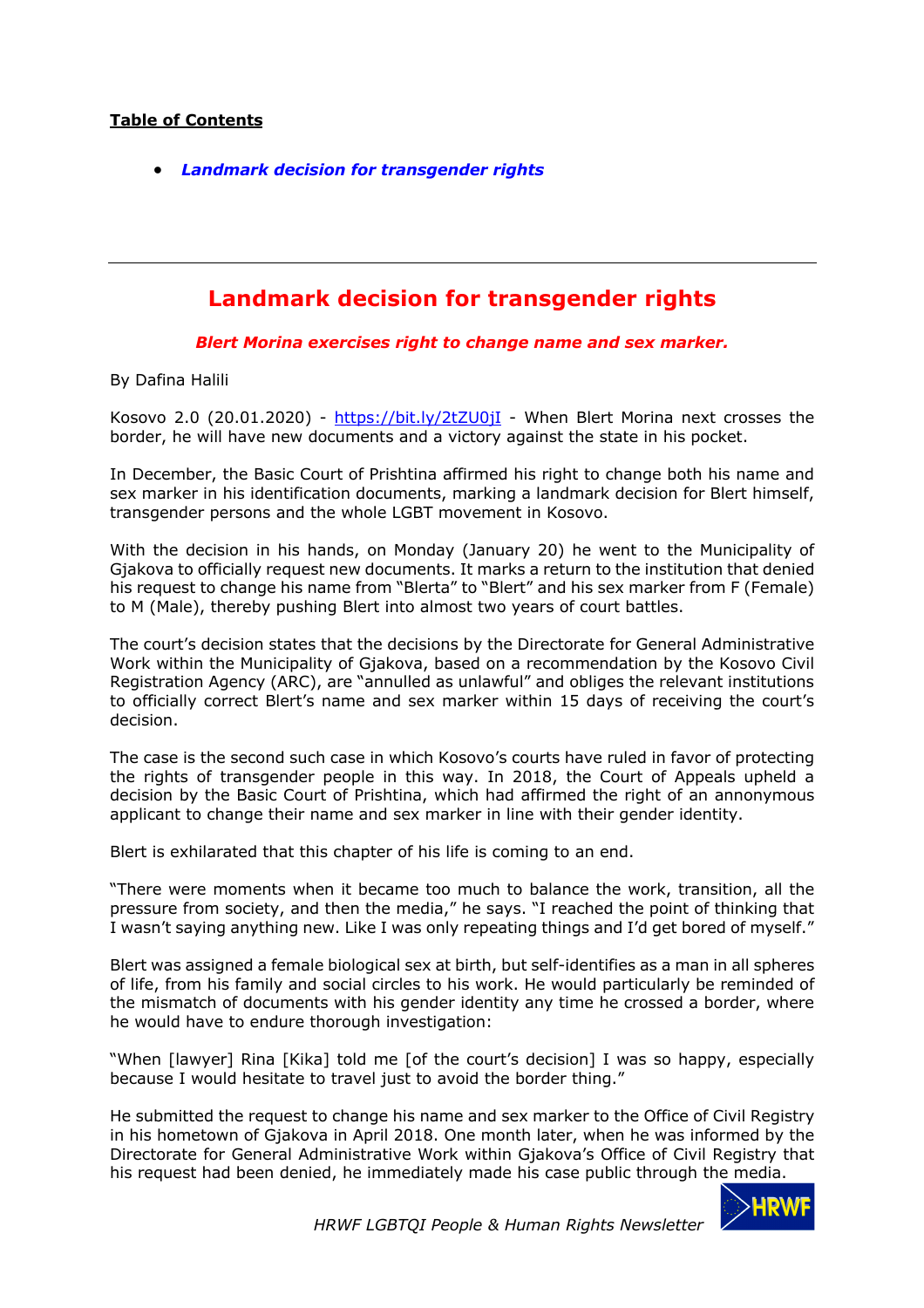The spotlight he has received in his fight against the state has often made him feel that his case has distracted attention from the role he has at the Center for Equality and Liberty (CEL), the LGBT rights organization where he is the executive director.

"The decision is also important because now I won't be called by the media to talk about my case anymore and so I don't inadvertently do an injustice to all of the other work of CEL," he says.

But it is his loved ones that have been supporting him and the significance for other transgender persons that make the court's decision even more important to Blert.

"I am so happy that finally my family are going to be relieved of the pressure they have had in recent years," he says. "And most important of all is that other people with the same request as me will not go through this."

Blert's lawyer, Rina Kika, says that the whole court case represents the complicated dynamic between progressive legislation and its implementation in Kosovo.

"I think that Blert's case contradicts the idea that we have good laws that are not implemented," she says. "So, with this case you simultaneously have laws and also their implementation. But in parallel, you also have the resistance of institutions to implement the law, which is seen with ARC refusing the request to change the name and sex marker, by saying that the request is not reasonable and thereby hampering Blert's integration in society."

One part of the lawsuit that the court refused was the request to compensate non-material damages such as the anxiety and stress caused as a result of violations to Blert's rights to private life, equal treatment and human dignity.

Kika explains how people whose human rights are violated should be entitled to compensation. She says that by upholding the right for Blert to change his name and sex marker the court in Prishtina acknowledged that there had been a violation of the right to privacy, but by not ruling in favor of the right to compensation they failed to recognize the right to be free from discrimination and the right to human dignity.

She adds that despite their frustrations at this element of the decision, they decided not to appeal because it would mean more court hearings, which could take many more than a year, meaning more stress for Blert who wouldn't be entitled to new documents until the new decision was delivered.

"I think it is an unfair decision from the court to not give compensation for non-material damages," she says. "Still, the decision addresses important and essential issues in recognizing gender identity. It is a victory with a small fault."

## *Two years in legal limbo*

Back in 2018 when Blert submitted his application to formally change his name and sex marker on his official identity documents, his application referred to the Administrative Instruction on the Conditions and Procedures for Personal Name Change and Correction; specifically the provision that states: "Personal name hinders person's integration into society."

However, the official decision by the Municipality of Gjakova, quoting a recommendation by ARC's Commission, stated that the application didn't meet the conditions of the Administrative Instruction "as 'Blerta' doesn't hinder the person's integration into society."

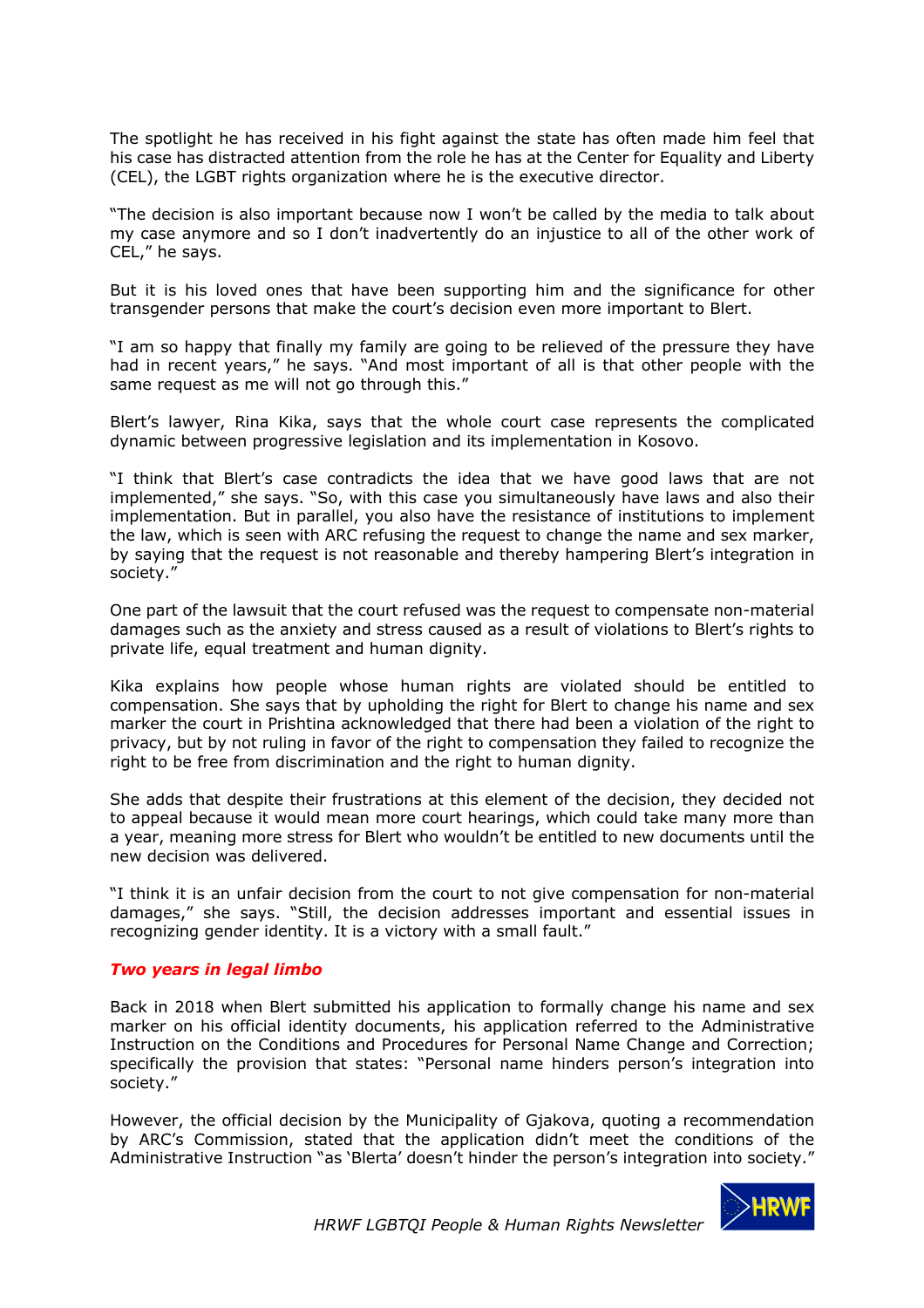He appealed the decision directly to the Agency, but Blert's appeal was rejected and described as "without basis," stating that he "didn't give any evidence, document, note or photography, or archive document that shows that Blerta Morina's personal name hinders the person's integration into society."

The ARC again requested additional evidence in the form of a medical report or decision in order for Blert to change his sex marker.

At the time, Kika described ARC's decision and justification as "discriminatory" as it excluded Blert based on his gender identity while violating his right to be treated equally and with privacy. She particularly highlighted that the Law on Protection From Discrimination and Law on Gender Equality recognize gender identity as not being tied to a person's assigned sex at birth or requiring medical intervention.

A few months later, in July 2018, he and Kika, took the case to the Basic Court of Prishtina and also simultaneously filed a complaint against the ARC at the Constitutional Court, asking for a constitutional review of the decision to reject his appeal. It was a step taken with the support of the Ombudsperson.

Kika's decision to take the complaint to the Constitutional Court before exhausting other available legal measures was triggered by the tendency for long delays in cases at the Basic Court; cases can take many years to deliver a decision, which she argued would violate Blert's right to have the case resolved in a reasonable amount of time and thereby add to his suffering.

In September last year the Constitutional Court dismissed the request to review the constitutionality of the decision, stating that the request was "premature," and passed it back to the Basic Court.

But to the surprise of Blert and his lawyer, that same day the Basic Court of Prishtina called them and in October they had two hearing sessions. Within the courtroom it was just them and the judge  $-$  nobody from ARC's side participated.

"The judge [Lirije Maksutaj] during the sessions told us that she is aware of the case's urgency and that is why she decided to take the case in her hands out of turn and that she was in correspondence with the Constitutional Court who dismissed the case but commented on the right to privacy and recognition of gender identity," Kika says. "We sent six emergency letters to the court."

## *Publicly leading the way*

While Blert was going from institution to institution and court to court the publicity made transgender and LGBT issues a frequent topic in the media. Blert says that this contributed to shedding more light on the overlooked LGBT community and movement in the country. "Just the fact that there were constant discussions about trangender people in the media helped the whole movement because you cannot talk about transgender people without including the whole community," he says.

"I think what we lacked [previously] was more public discussion. There were times when we would talk about IDAHO [International Day Against Homophobia, Transphobia and Biphobia] and Pride parades but rarely would we have a discussion about the movement independent from these two events. This also contributed to better informing people about LGBT people."